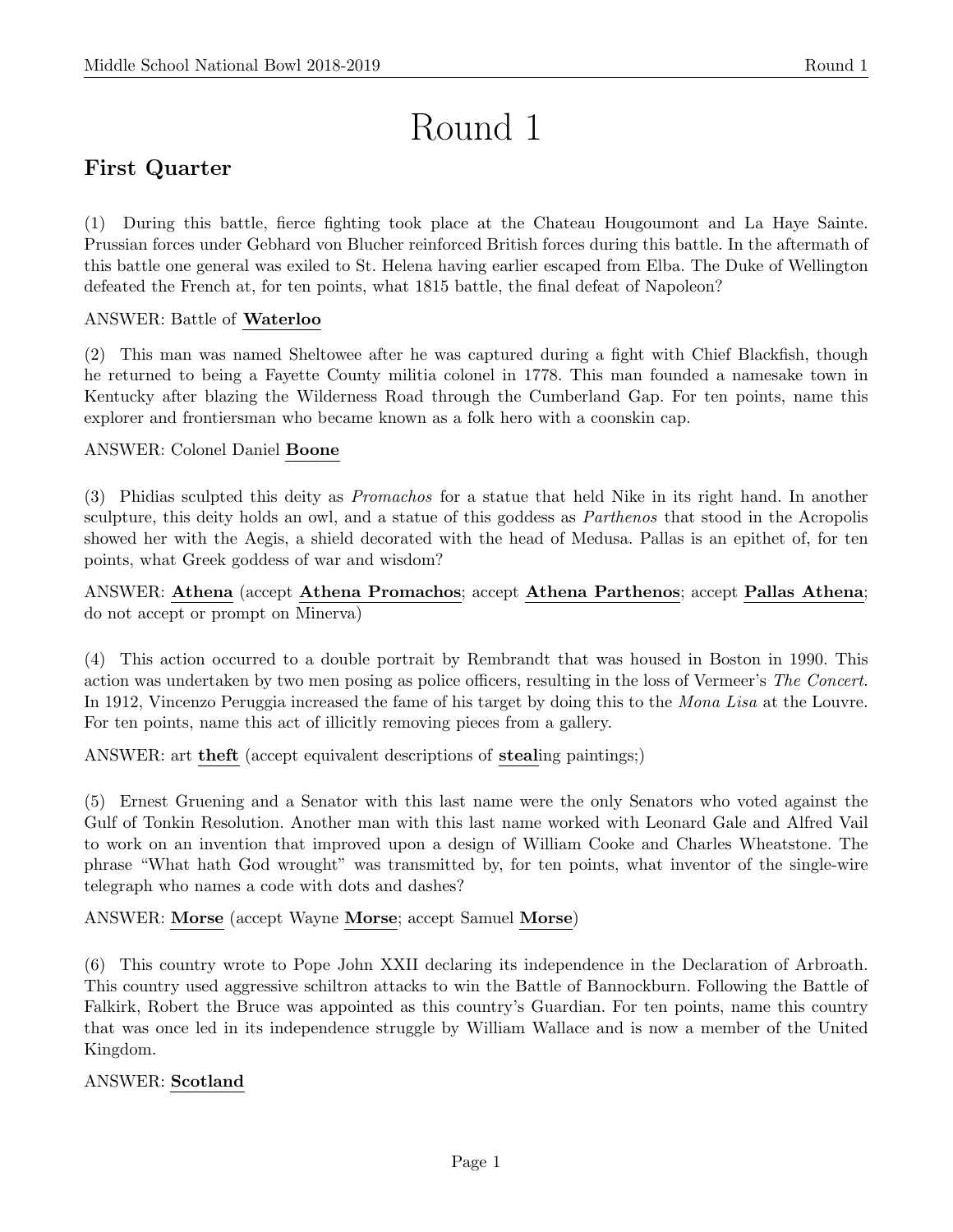(7) A branch of this faith is outlined in the "three baskets" comprising the Pali Canon. Another branch of this faith contemplates puzzles found in the Blue Cliff Record known as koans. In addition to Theravada and Zen branches, a Tibetan form of this religion is led by the Dalai Lama. The Four Noble Truths are central to, for ten points, what Indian religion that was founded after Gautama became enlightened?

ANSWER: Buddhism (accept Theravada Buddhism; accept Zen Buddhism after "puzzles" is read; prompt on Theravada or Zen alone before mentioned)

(8) During one event, this woman was abandoned by Harry Manning, possibly so he could return to command the SS President Roosevelt. A massive search for Fred Noonan and this woman was launched after the pair failed to land at Howland Island. This woman was the first aviator to fly solo across the Atlantic Ocean and, in her final flight, was attempting to circumnavigate the world. For ten points, name this pilot who mysteriously disappeared in 1937.

ANSWER: Amelia Earhart

# Second Quarter

(1) One of these structures is home to Edinburgh's One o'Clock Gun and David's Tower. These structures, which commonly featured crenellated battlements and murder holes placed over their entryways, were targeted by trebuchets [treb-BOO-shay] in siege warfare, which often reduced to surrounding these structures and starving out their residents. Feudal lords were often based in, for ten points, what royal fortresses that were traditionally surrounded by moats?

ANSWER: castles (prompt on fort(ress) before mentioned)

BONUS: Feudal lords ruled over these small landholders, who in turn controlled serfs to rule the land.

ANSWER: vassals (prompt on knight; prompt on baron)

(2) This amendment was cited in Caetano v. Massachusetts, which held it applied to modern technology. In the *Heller* case, the Supreme Court cited this amendment to strike down a Washington, D.C. ban. This amendment cites the necessity of the "security of a free state" as a reason not to infringe on its subject right. For ten points, name this Constitutional amendment that protects the right to keep and bear arms, or guns.

ANSWER: 2nd Amendment to the U.S. Constitution

BONUS: The Second Amendment opens by describing a "well regulated" one of these fighting groups.

ANSWER: well regulated militia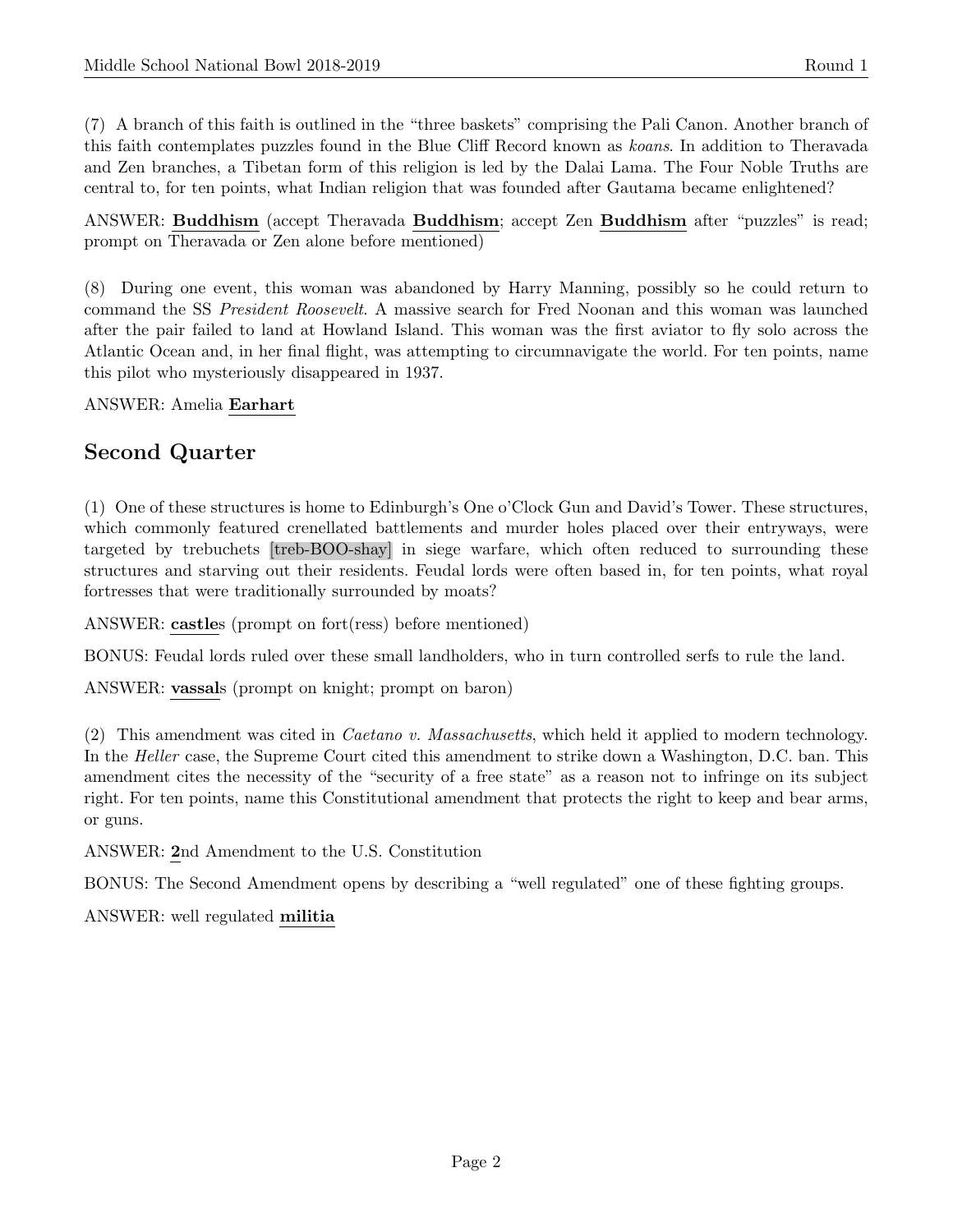(3) This city was assaulted by troops after an editorial of the People's Daily declared "it is necessary to take a clear cut stand." The death of Hu Yaobang sparked protests in this city. This city was the site of the "Tank Man" photo taken during a 1989 uprising. The Mausoleum of Mao Zedong and Tiananmen Square are located in, for ten points, what capital city of China?

# ANSWER: Beijing

BONUS: The Tiananmen Square protests took place in this year, in which the Berlin Wall fall.

ANSWER: 1989 (prompt on "89")

(4) This team acquired a player after Harry Frazee attempted to finance the play No, No, Nanette. A player for this team declared himself to be "the luckiest man on the face of Earth" before retiring due to ALS. Another of this team's players had a 56 game hitting streak and won 9 of this team's 27 World Series titles. Joe DiMaggio and Lou Gehrig played for, for ten points, what MLB team nicknamed the "Bronx Bombers?"

ANSWER: New York Yankees (prompt on "New York")

BONUS: In 1920, Boston Red Sox owner Harry Frazee sold this player to the Yankees, which triggered the "Curse of the Bambino" for the Red Sox. This "Sultan of Swat" hit 714 home runs.

ANSWER: George Herman "Babe" Ruth

(5) A proposed operation against this country involved blaming it for terrorist attacks in Operation Northwoods. At least 600 proposals for assassinating this country's leader were listed in Operation Mongoose, including an exploding cigar. A 1961 invasion of this country was sponsored by the CIA. For ten points, name this site of the failed Bay of Pigs invasion, a Communist country with capital Havana.

# ANSWER: Cuba

BONUS: Operations Northwoods and Mongoose targeted this Communist leader of Cuba, who crushed the Bay of Pigs invasion. He was succeeded by his brother Raul.

ANSWER: Fidel Castro (prompt on Castro)

(6) This man escaped from the ludus of Lentulus Batiatus, but was betrayed by pirates who had promised to take his forces to Sicily. Marcus Licinius Crassus ultimately defeated this man and had six thousand of his men crucified along the Appian Way in 71 BC. For ten points, name this Thracian gladiator who fought Rome in the Third Servile War, a large slave rebellion.

#### ANSWER: Spartacus

BONUS: Spartacus once hid near this Italian mountain, which erupted and destroyed Pompeii and Herculaneum in 79 AD.

#### ANSWER: Mount Vesuvius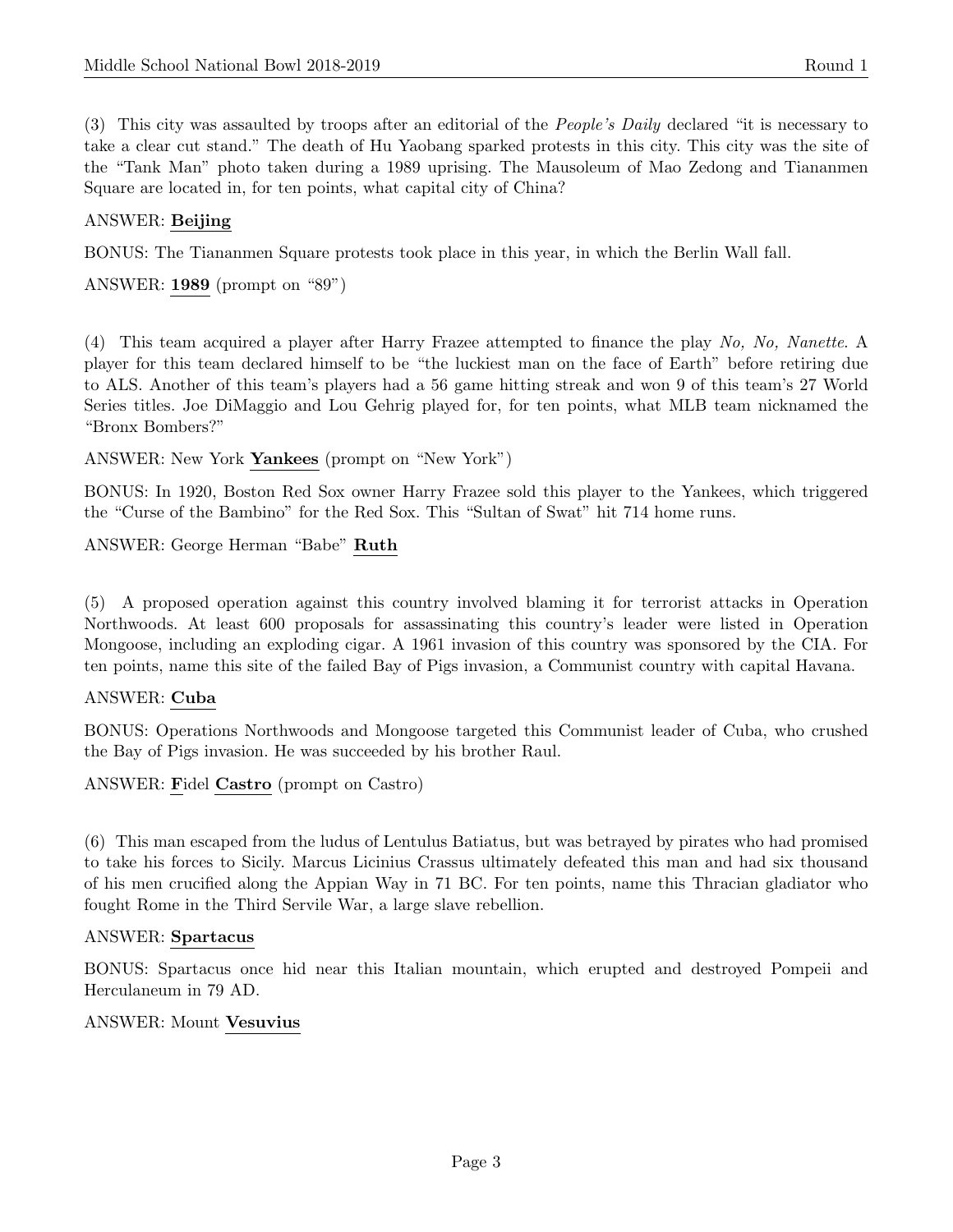(7) A composer in this country used a repeated B pedal tone to imitate the sound of a hammer on an anvil in The Harmonious Blacksmith. Another piece by that composer Zadok the Priest, is traditionally used at its coronation ceremonies. For ten points, name this country, where Handel composed music for kings George I and II, including Water Music, to be played on its Thames River.

ANSWER: England (accept Great Britain; accept the United Kingdom of England and Ireland)

BONUS: King George II is rumored to have started the tradition of standing up for the Hallelujah Chorus, the most famous part of this Handel oratorio. It is largely based on the King James Bible.

# ANSWER: Messiah

(8) This project was completed in a ceremony aboard the Seneca Chief in which Samuel Wilkinson poured out a keg of water from the Atlantic Ocean to complete the "Wedding of the Waters." This project was derided as the "Ditch" of a man who sponsored it, DeWitt Clinton. Albany and Buffalo were linked by, for ten points, what canal in New York named for a Great Lake?

# ANSWER: Erie Canal

BONUS: DeWitt Clinton supported the Erie Canal while holding this political position in New York, currently held by Andrew Cuomo.

ANSWER: Governor of New York

# Third Quarter

The categories are . . .

- 1. Freedom of Religion
- 2. Nazi Germany
- 3. Partition of India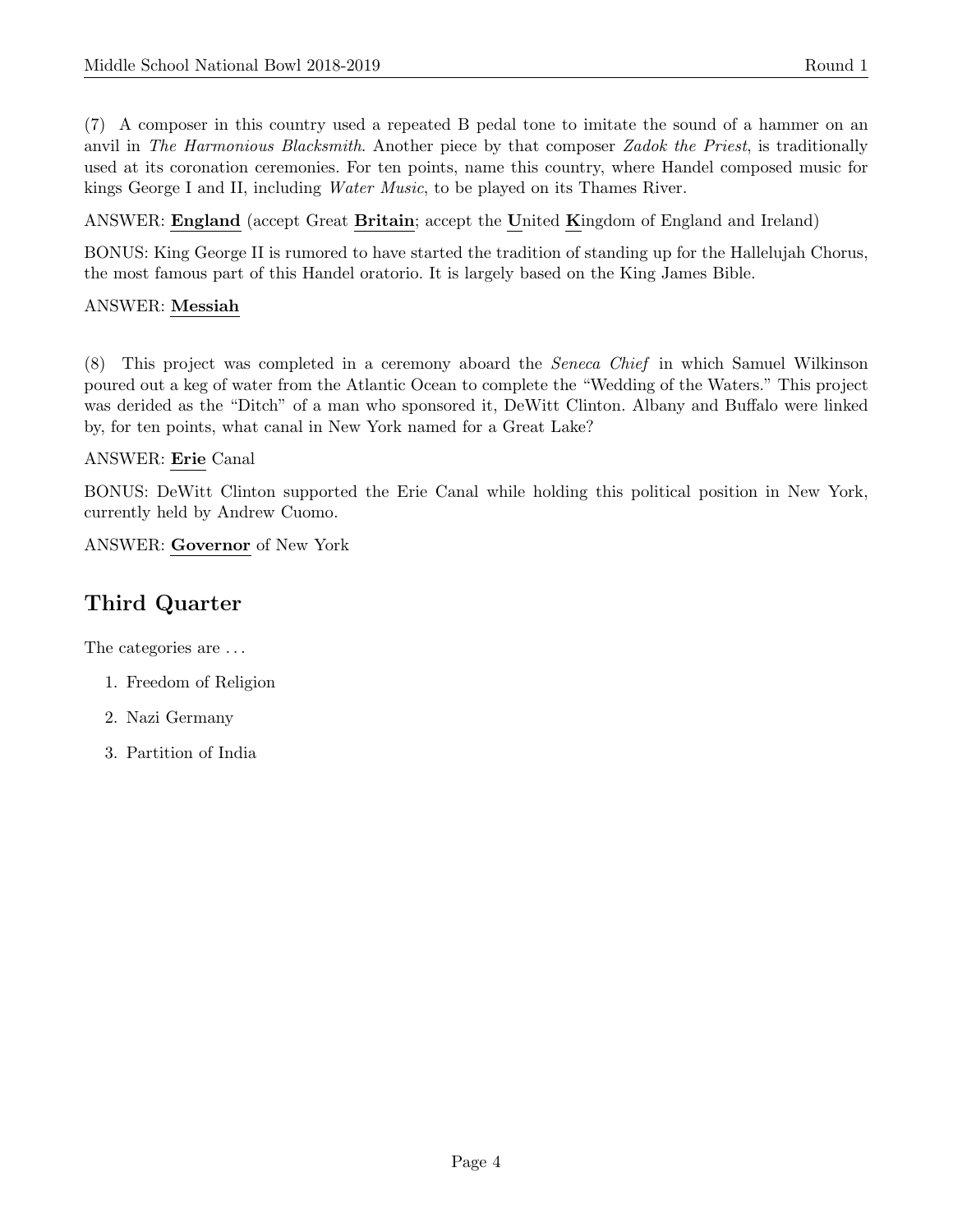Freedom of Religion

Name the...

(1) Constitutional amendment that protects freedoms of religion and speech.

ANSWER: 1st Amendment to the US Constitution

(2) Third US President, who wrote the Virginia Statute for Religious Freedom.

ANSWER: Thomas Jefferson

(3) Utah-based religious group that was the subject of Reynolds v. United States concerning polygamy laws.

ANSWER: Mormons (or Church of Jesus Christ of Latter-Day Saints or LDS)

(4) Religious activity that the 1962 case Engel v. Vitale ruled unconstitutional.

ANSWER: public school prayer (accept word forms)

(5) Traditional Christian group granted the right not to attend high school in 1972's Wisconsin v. Yoder. ANSWER: Amish (do not accept Mennonite)

(6) Syncretic Afro-Cuban religion whose members' right to sacrifice chickens was upheld in a 1993 case.

ANSWER: Santeria (or Regla de Ocha)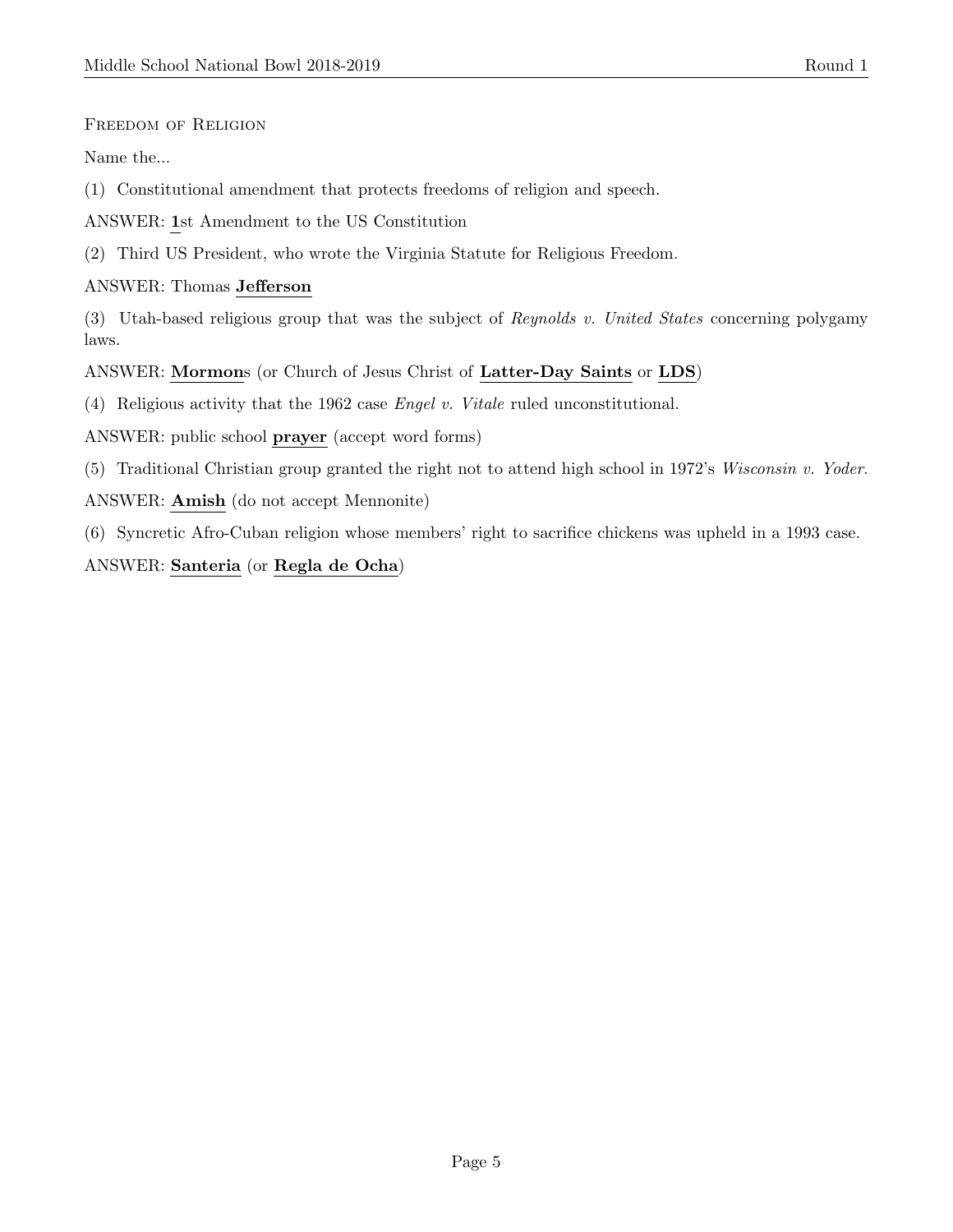# Nazi Germany

Name the...

(1) Dictator who ruled Nazi Germany for over a decade.

# ANSWER: Adolf Hitler

(2) Nazi genocide that killed more than 6 million Jewish people and other minority groups.

## ANSWER: the Holocaust (or Shoah)

(3) Type of military force whose German example, the Luftwaffe, fought in the Battle of Britain.

ANSWER: air force (accept descriptions relating to military airplanes)

(4) Leader of the SS who committed suicide to avoid execution for war crimes.

#### ANSWER: Heinrich Himmler

(5) City where Neville Chamberlain agreed to allow Nazi Germany to annex the Sudetenland in 1938.

#### ANSWER: Munich (accept Munich Agreement)

(6) German President and World War I field marshal who aided in the Nazi dictator's rise to power by appointing him chancellor.

#### ANSWER: Paul von Hindenburg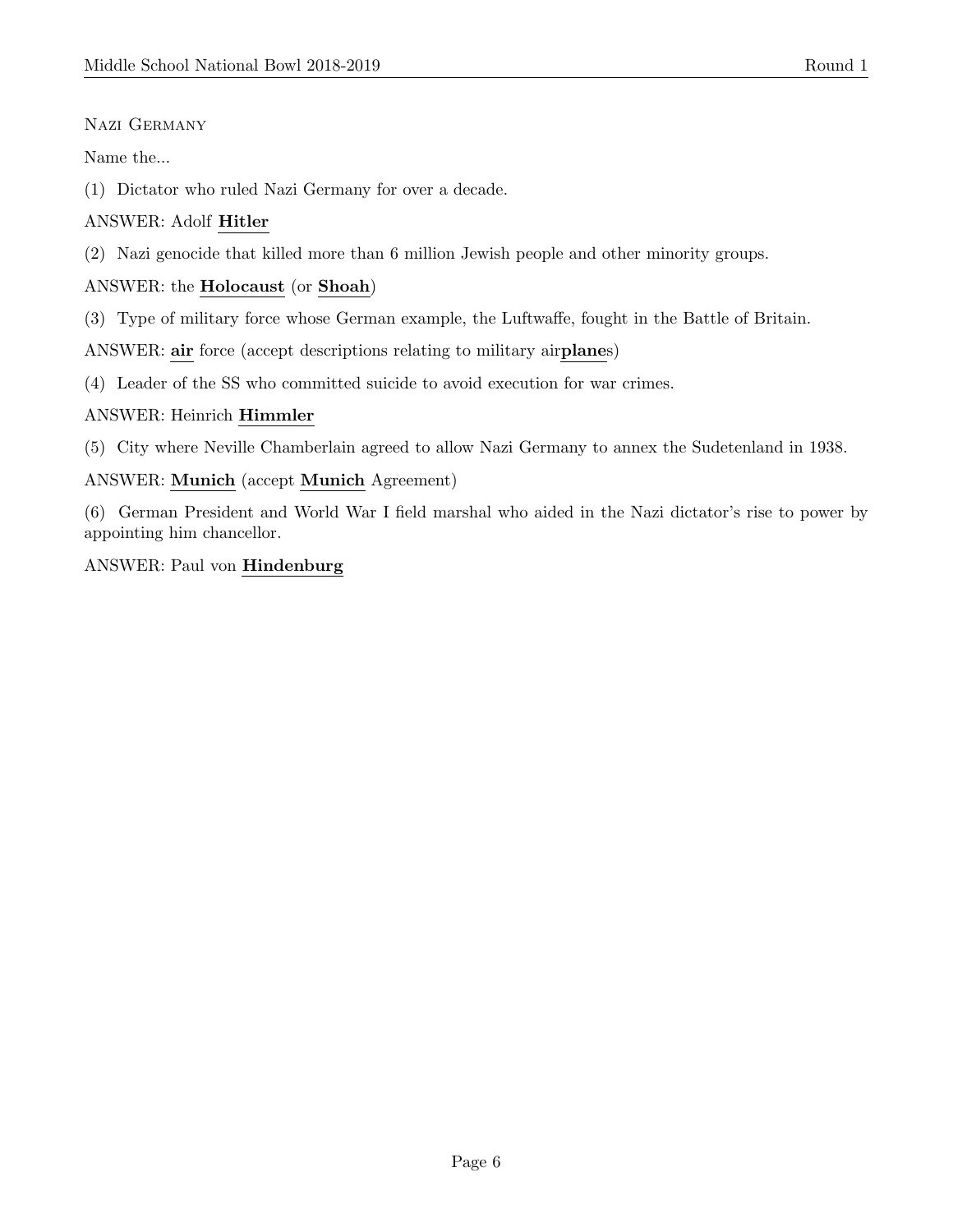### PARTITION OF INDIA

Name the...

- (1) Country that ruled India during the period of the Raj.
- ANSWER: United Kingdom of Great Britain and Ireland (accept Great Britain; accept England)
- (2) Muslim-majority country created in the partition at the behest of its founder, Muhammad Ali Jinnah

#### ANSWER: Pakistan

(3) Time of day when the partition legally occurred, between August 14th and 15th, 1947.

#### ANSWER: midnight

(4) Country that ruled the region of Goa well after India's partition.

#### ANSWER: Portugal

(5) Politician who served as first Prime Minister of India and helped found the Non-Aligned Movement.

#### ANSWER: Jawaharlal Nehru

(6) Disputed valley in the north of the Indian subcontinent, near Jammu,

#### ANSWER: Kashmir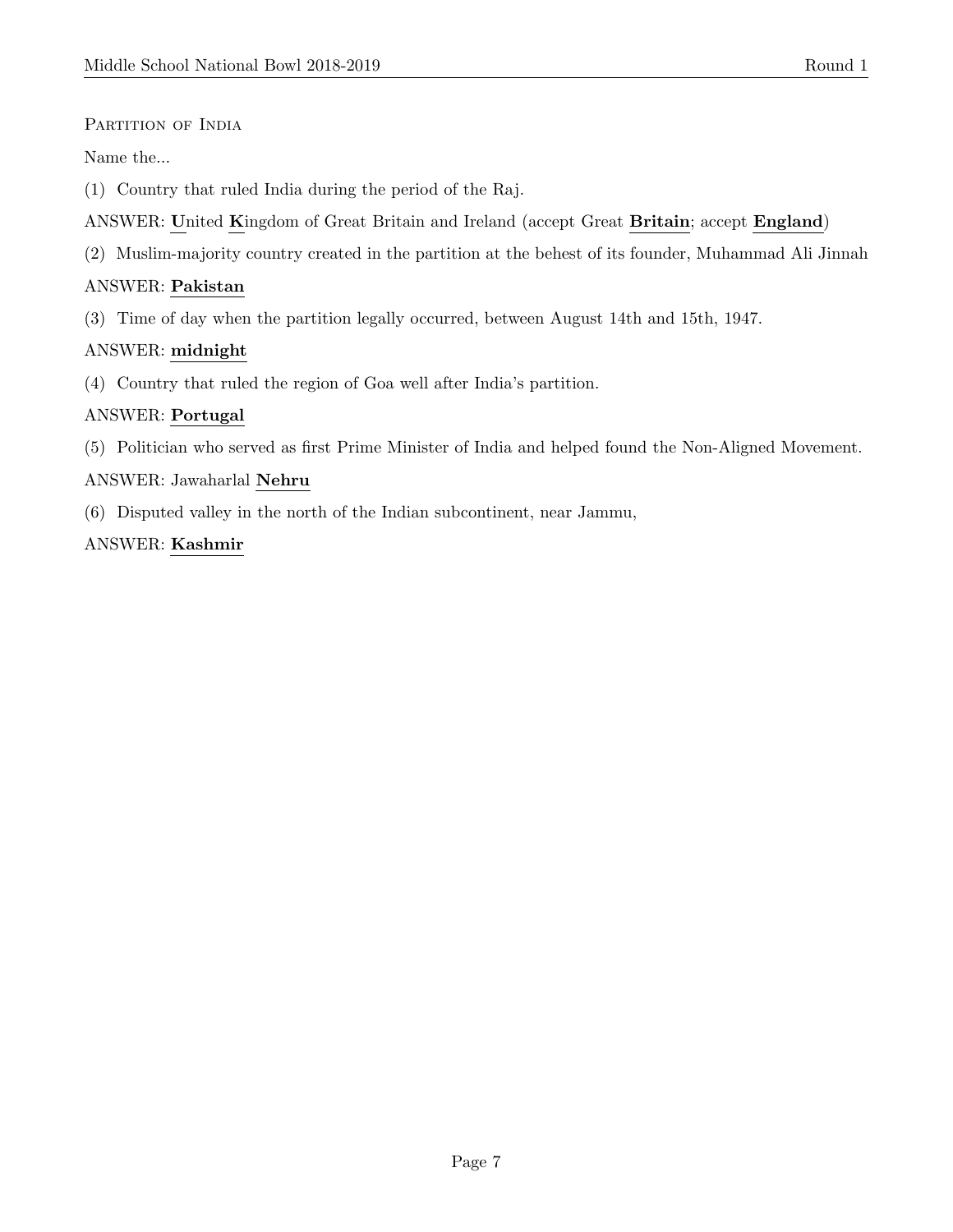# Fourth Quarter

(1) The losers of this battle retreated to the Siegfried Line. Sepp Dietrich received a life sentence for his role in this battle's Malmedy Massacre. An aggressive attack by the  $(+)$ Third Army allowed George Patton to relieve Bastogne during this battle, at which Anthony McAuliffe replied (\*) "Nuts" to a call for surrender. For ten points, name this 1944 battle in the Ardennes forest, named for the shape made by the Allied front line.

ANSWER: Battle of the Bulge (accept the Ardennes Counteroffensive before mentioned; accept Operation Watch on the Rhine or Wacht am Rhein)

(2) This scientist's Sidereus Nuncius provided early identification of Callisto, Ganymede, Io, and Europa. Vincenzo Viviani claimed that this scientist (+) dropped balls of different masses off the Leaning Tower of Pisa. This scientist was placed under (\*) house arrest over his Dialogue Concerning the Two World Systems, which Pope Urban VIII declared heretical. For ten points, name this Italian scientist who taught that the Earth revolved around the Sun.

ANSWER: Galileo Galilei (accept either underlined name)

(3) This leader, who employed foreign minister Eduard Shevardnadze, was targeted by the Gang of Eight in a coup that was thwarted by a speech given atop a tank. This man eased state  $(+)$  censorship and began economic reform under his policies of  $(*)$  glasnost and perestroika. For ten points, name the final general secretary of the Soviet Union who was challenged by Ronald Reagan to "tear down" the Berlin Wall.

ANSWER: Mikhail Gorbachev

(4) An empire centered in this modern-day nation was led by Suryavarman II, who ordered the construction of a temple complex that emulated Mount Meru. An organization centered in this nation created the state of  $(+)$  Kampuchea and organized "killing fields," including S-21; that organization in this nation reorganized the calendar to "Year Zero" under (\*) Pol Pot. For ten points, name this Southeast Asian country, once ruled by the Khmer Rouge, with capital Phnom Penh.

ANSWER: Cambodia

(5) A young girl in this novel steals a ribbon before being educated by Aunt Ophelia. James Baldwin characterized Richard Wright's *Native Son* as a  $(+)$  descendant of this novel. This novel's title character saves Eva from drowning, and at the beginning of this novel, Eliza  $(*)$ escapes across the frozen Ohio River. The title slave is killed by Simon Legree in, for ten points, what novel by Harriet Beecher Stowe?

ANSWER: Uncle Tom's Cabin; or, Life Among the Lowly